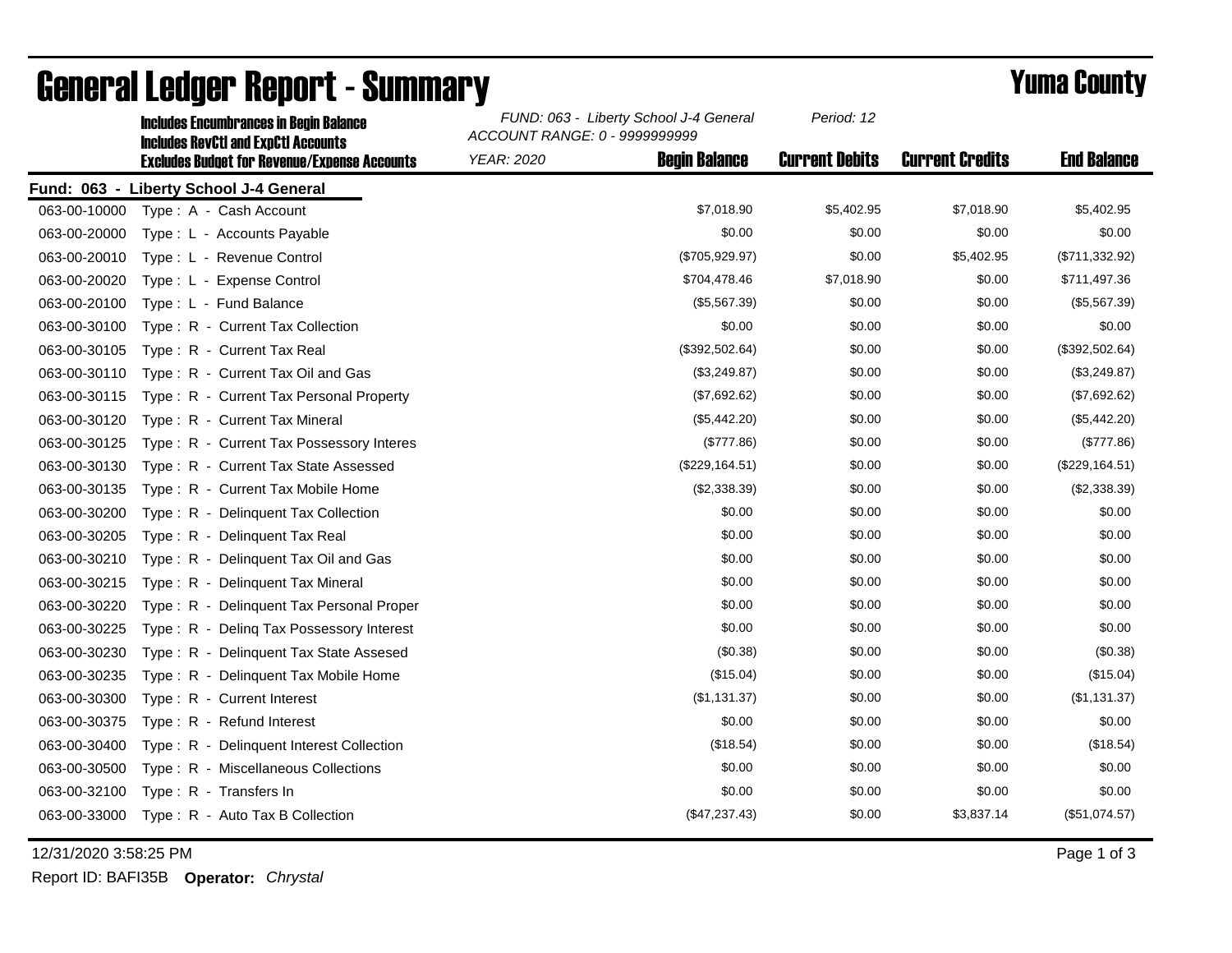| ugiigi ai lguygi ngpolit - duinniai y |                                                                                             |                                                     |                                        |                                                                         | I UMU VVUNTY          |                                  |                    |
|---------------------------------------|---------------------------------------------------------------------------------------------|-----------------------------------------------------|----------------------------------------|-------------------------------------------------------------------------|-----------------------|----------------------------------|--------------------|
|                                       | <b>Includes Encumbrances in Begin Balance</b><br><b>Includes RevCtI and ExpCtI Accounts</b> |                                                     |                                        | FUND: 063 - Liberty School J-4 General<br>ACCOUNT RANGE: 0 - 9999999999 |                       |                                  |                    |
|                                       |                                                                                             | <b>Excludes Budget for Revenue/Expense Accounts</b> | YEAR: 2020                             | <b>Begin Balance</b>                                                    | <b>Current Debits</b> | <b>Current Credits</b>           | <b>End Balance</b> |
|                                       |                                                                                             | Fund: 063 - Liberty School J-4 General              |                                        |                                                                         |                       |                                  |                    |
| 063-00-33100                          |                                                                                             | Type: R - Auto Tax A & F Collection                 |                                        | (\$16,359.12)                                                           | \$0.00                | \$1,565.81                       | (\$17,924.93)      |
| 063-00-49100                          |                                                                                             | Type: X - Treasurer Fees                            |                                        | \$1,605.82                                                              | \$0.00                | \$0.00                           | \$1,605.82         |
| 063-00-49401                          |                                                                                             | Type: X - Transfer Out                              |                                        | \$0.00                                                                  | \$0.00                | \$0.00                           | \$0.00             |
| 063-00-49500                          |                                                                                             | Type: X - Checks Written / ACH Transfer             |                                        | \$702.872.64                                                            | \$7,018.90            | \$0.00                           | \$709,891.54       |
|                                       |                                                                                             |                                                     | Fund: 063 - Liberty School J-4 General | (\$1,451.51)<br>Totals :                                                | \$19,440.75           | \$17.824.80                      | \$164.44           |
|                                       |                                                                                             | <b>Total Fund Revenues:</b>                         | \$5,402.95                             | <b>Total Fund Expenses:</b>                                             | \$7.018.90            | <b>Net Revenue Over Expense:</b> | (\$1,615.95)       |

## General Ledger Report - Summary Yuma County